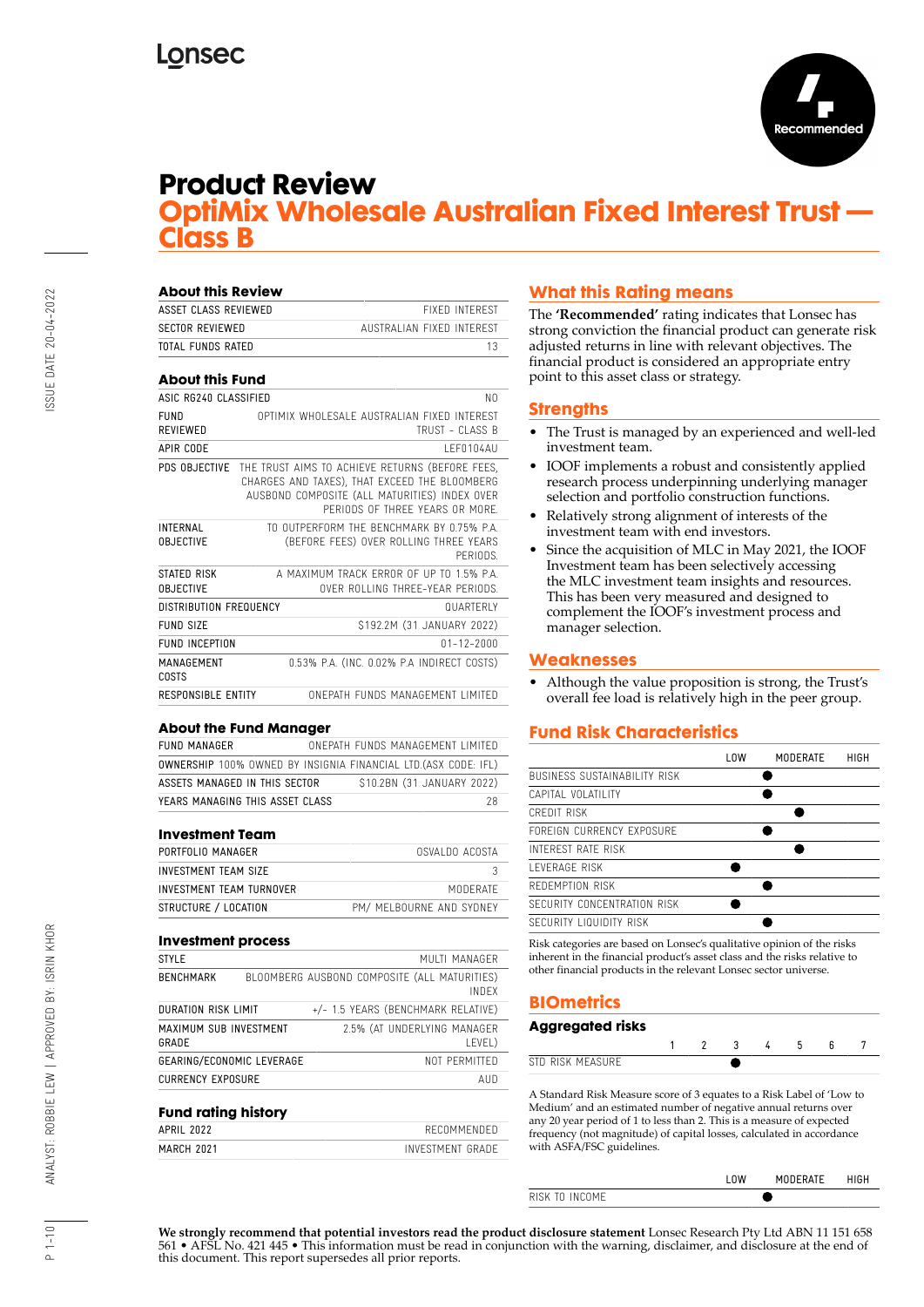#### **Features and benefits**

|                                                                                                                                                                                                                                                                                                  | LOW        | <b>MODERATE</b> | HIGH |
|--------------------------------------------------------------------------------------------------------------------------------------------------------------------------------------------------------------------------------------------------------------------------------------------------|------------|-----------------|------|
| COMPI FXITY                                                                                                                                                                                                                                                                                      |            |                 |      |
| <b>FSG</b>                                                                                                                                                                                                                                                                                       |            |                 |      |
| Fee profile                                                                                                                                                                                                                                                                                      |            |                 |      |
|                                                                                                                                                                                                                                                                                                  | <b>LOW</b> | <b>MODERATE</b> | HIGH |
| FFFS VS. UNIVERSE                                                                                                                                                                                                                                                                                |            |                 |      |
| FEES VS. ASSET CLASS                                                                                                                                                                                                                                                                             |            |                 |      |
| FEES VS. SUB-SECTOR                                                                                                                                                                                                                                                                              |            |                 |      |
| $\mathbf{r}$ and $\mathbf{r}$ and $\mathbf{r}$ and $\mathbf{r}$ and $\mathbf{r}$ and $\mathbf{r}$ and $\mathbf{r}$ and $\mathbf{r}$ and $\mathbf{r}$ and $\mathbf{r}$ and $\mathbf{r}$ and $\mathbf{r}$ and $\mathbf{r}$ and $\mathbf{r}$ and $\mathbf{r}$ and $\mathbf{r}$ and $\mathbf{r}$ and |            |                 |      |

Fee BIOmetrics are a function of expected total fee as a percentage of expected total return.

# **What is this Fund?**

- The Trust is an actively managed Australian fixed interest Multi-Manager portfolio. Securities are managed by underlying managers selected and blended by the IOOF Investment team. The Trust aims to outperform the Bloomberg AusBond Composite 0+ Yr Index by at least 0.75% p.a. (before fees) over periods of three years or longer.
- OnePath Funds Management Limited ('the Manager') is part of the group of companies and related bodies comprising Insignia Financial Limited. The Trust is managed by the IOOF investment team. IOOF adopts a Multi-Manager investment style, taking an active approach. IOOF's investment philosophy is guided by a number of key principles which have foundations in academic research; active managers can outperform sector benchmarks over the longterm, in-depth research and analysis can provide superior insight and provide the potential for outperformance, and investment style can have a significant impact on performance.
- The Trust offers access to two underlying Australian fixed interest managers. Underlying managers are selected based on a broad range of skills such as duration management, yield curve positioning, subsector allocation, and credit selection.
- At the time of the review, the Fund invested with two underlying managers, which were Legg Mason Western Asset Management (50%) and Janus Henderson (50%).
- The Trust's underlying managers invests in a wide range of Australian sovereign, securitised and corporate bonds.
- The Trust aims to produce a source of income and distribute quarterly. While the Trust intends to provide regular income, no pre-defined income target is set, and income may vary from quarter to quarter.
- As per the PDS dated 1 December 2020, the fee disclosure for the Trust is as follows: total management costs of 0.53% p.a. comprising a management fee of 0.51% p.a. and indirect costs of 0.02% p.a. The indirect costs also include the net transaction costs for the 12 month period ended 30 June 2021. Net transaction costs are costs incurred in managing the Trust (including explicit and implicit costs of buying and selling assets, the cost of hedging/protection strategies and/or when there are applications or redemptions of trust units by investors) that are not covered by the buy/sell spread. The Trust's buy/sell spread is 0.12%/0.04%. These costs are reflected in the unit price of the Trust and

are borne by investors, but they are not paid to the Responsible Entity or the Manager. Please refer to the Trust's PDS for further details

# **Using this Fund**

**This is General Advice only and should be read in conjunction with the Disclaimer, Disclosure and Warning on the final page.**

- Lonsec notes that the Manager has produced a Target Market Determination (TMD) which forms part of its design and distribution arrangements for the Fund. Lonsec has sighted the TMD that has been provided by the Manager and notes that this should be referred to for further details on the Target Market Summary Description of Target Market and Review Triggers.
- Australian Fixed Interest Funds typically perform better during periods of declining or stable interest rates and contracting or stable credit spreads. Conversely, they will typically perform worse during periods of increasing interest rates (particularly when interest rates increase sharply) and deteriorating credit spreads.
- Australian Fixed Interest Funds generally have lower default risk and higher credit quality than Alternative Income funds.

#### **Suggested Lonsec risk profile suitability**

|  | SECURE DEFENSIVE CONSERVATIVE BALANCED GROWTH HIGH GROWTH |  |  |
|--|-----------------------------------------------------------|--|--|
|  |                                                           |  |  |

For guidance on appropriate asset allocations and risk profiles, refer to the latest Lonsec Strategic Asset Allocation Review and Risk Profile Definitions on our website.

## **Changes Since Previous Lonsec Review**

- IOOF Holdings Ltd has changed its name to Insignia Financial Ltd. The Insignia Financial Group is made up of a number of leading brands including IOOF and MLC.
- Since the acquisition of MLC in May 2021, the IOOF Investment team have been selectively accessing the MLC investment team insights and resources. This has been very measured and designed to complement IOOF's investment process and manager selection.
- The Investment team has obtained access to MLC Asset Management's consulting resource – JANA. The input from JANA has thus far been limited compared to the services received from the incumbent dedicated asset consultant – Mercer.

Lonsec Research Pty Ltd ABN 11 151 658 561 • AFSL No. 421 445 • This information must be read in conjunction with the warning, disclaimer, and disclosure at the end of this document. This report supersedes all prior reports.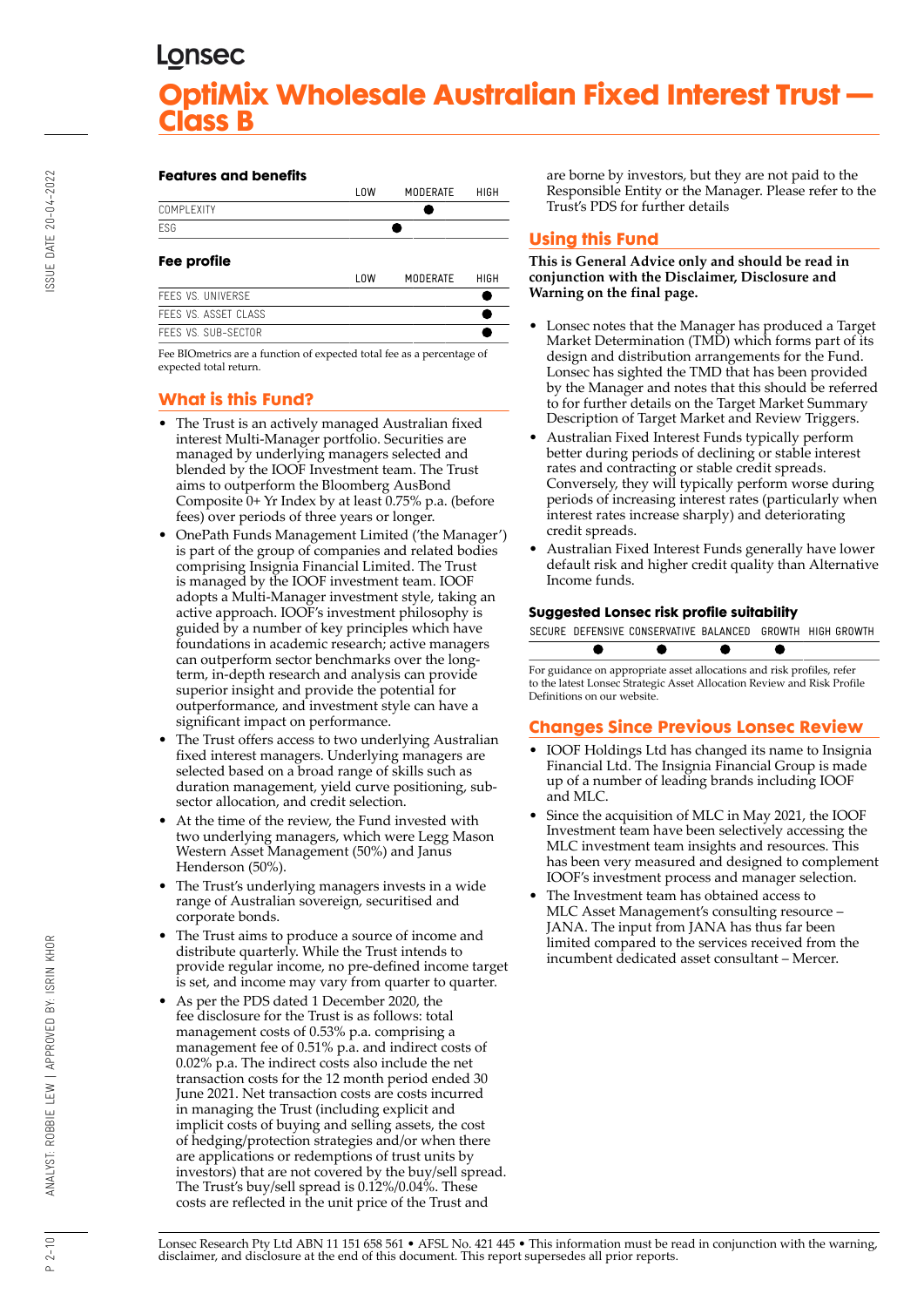# **Lonsec Opinion of this Fund**

### **People and resources**

- In May 2021, Insignia Financial Ltd (ASX code: IFL) completed its transaction agreement with the National Australia Bank (ASX Code: NAB) to acquire 100% of the MLC wealth management business. Upon finalisation of this transaction, the investment resources and personnel have begun working together to manage their respective products. With both businesses having significant experience in investment management, there are positive synergies meaning the collaboration has been additive to both parties. Further, there have been minimal disruptions to investment processes or personnel. Lonsec believes this process was professionally managed and has therefore resulted in a smooth transition and ongoing function for both businesses. Reporting lines, roles and responsibilities remain clear and undisrupted.
- The investment team is led by CIO Dan Farmer and further succession planning efforts also saw the appointment of Stanley Yeo as Deputy CIO and Head of Equities. Farmer previously managed the Australian equities portfolios at IOOF, and prior to joining the organisation, was Senior Executive Investments at Telstra Super. Lonsec believes that Farmer possesses the appropriate experience and skills to lead the team and has skilfully navigated the changes that have arisen from the MLC/Insignia Financial Ltd merger.
- The team consists of 22 people in total, other than Farmer and Yeo. The rest of the team comprises six heads of asset class/implementation, one head of governance, five portfolio/asset managers, one asset allocation manager, three performance analysts, three implementation analysts and one governance specialist.
- IOOF relies on the services of an external asset consultant, Mercer, when formulating individual strategies. Mercer provides ad-hoc advice and is an important input in terms of formulating strategic asset allocation and strategic tilting. Lonsec views Mercer as well-equipped to provide guidance and advice to the team. Lonsec believes there is a balance to be struck by the Manager when considering advice from Mercer whilst maintaining full discretion over portfolio management decisions. Pleasingly, their working relationship appears collaborative, but this will continue to be an area of focus for Lonsec in future reviews.
- The Trust is managed by Head of Fixed Interest Assets Osvaldo Acosta. In addition to the Trust, Acosta also has responsibilities for other fixed interest strategies, including the IOOF Diversified Fixed Interest Trust. Lonsec considers Acosta to be suitably qualified and adept at managing the Trust, exhibiting a high degree of awareness concerning liquidity constraints and seeking out opportunities that offer additional alpha without compromising on quality.
- Acosta is well supported by several members of the Investment Team. This includes his primary backup Senior Manager (Fixed Interest Assets & Strategy) Mark Nordio who possesses 26 years of experience.
- Lonsec views key person risk associated with Acosta as low to moderate given the support and back-up structure implemented.

• The Manager's variable remuneration structure is measured against individual asset sector benchmarks and peer group comparisons and is linked to rolling one and three-year performance periods. Lonsec considers this to be a reasonable alignment with short and medium-term performance, however less so with longer-term objectives in high-risk profile funds managed by the team. IOOF allows members of the investment team to receive their bonuses (up to 100% base) in IFL shares. Lonsec views this change positively and believes it promotes further alignment and retention across the team. Lonsec understands the scheme is available to more senior investors

## **Research and portfolio construction**

- IOOF's research process integrates both quantitative and qualitative factors. The quantitative process is used to establish specific risk/return objectives at both the Trust and sector level and also to assist in the screening, modelling, and identifying investment managers that in aggregate have the attributes to construct a blended portfolio to meet a specific return and risk target. Overall, Lonsec considers IOOF's manager research process to be detailed and transparent.
- IOOF's research process aims to establish a narrow universe of funds that have been filtered by various criteria including IOOF's house views on suitable styles of managers for given asset classes and managers rated highly by Mercer. While Lonsec has a positive view of the depth and breadth of Mercer's domestic and global investment manager coverage, Lonsec is mindful of increased turnover within Mercer's Manager Research Boutique (MRB) over recent years. Combined with IOOF's sector specialist model, Mercer's MRB has allowed the Manager to undertake research across a broader range of underlying managers and strategies. Stability at Mercer will be important to IOOF and the Trust's management.
- Pleasingly, IOOF has a well-developed list of designated backup managers in the event of an adverse scenario eventuating (i.e., key Portfolio Manager departing). Lonsec looks favourably on multi-manager strategies having well-formulated contingency plans, believing it to be consistent with industry 'best practice'.
- IOOF believes that traditional Tactical Asset Allocation (TAA) can be a source of unrewarded risk to investors. Instead, a 'Strategic Tilting' framework is employed, where the Trust may deviate from the aggregate underlying investment manager positions to capture price adjustments associated with mean reversion back towards the long-term average. These opportunities arise when a market has moved to an extreme (over or undervaluation). Lonsec is supportive of this approach, believing it may provide a basis for improving the Trust's risk/return outcome.
- Further complementing the 'Strategic Tilting' framework is the Trust's ability to utilise an "Interest Rate Overlay". The overlay is designed to counter against credit exposure during risk-off events in the market and thus, is purely utilised as a risk management strategy. The overlay is implemented via positions in bank bills and exchange-traded bond futures. Ultimately the overlay aids in protecting

Lonsec Research Pty Ltd ABN 11 151 658 561 • AFSL No. 421 445 • This information must be read in conjunction with the warning, disclaimer, and disclosure at the end of this document. This report supersedes all prior reports.

 $P_3 - 10$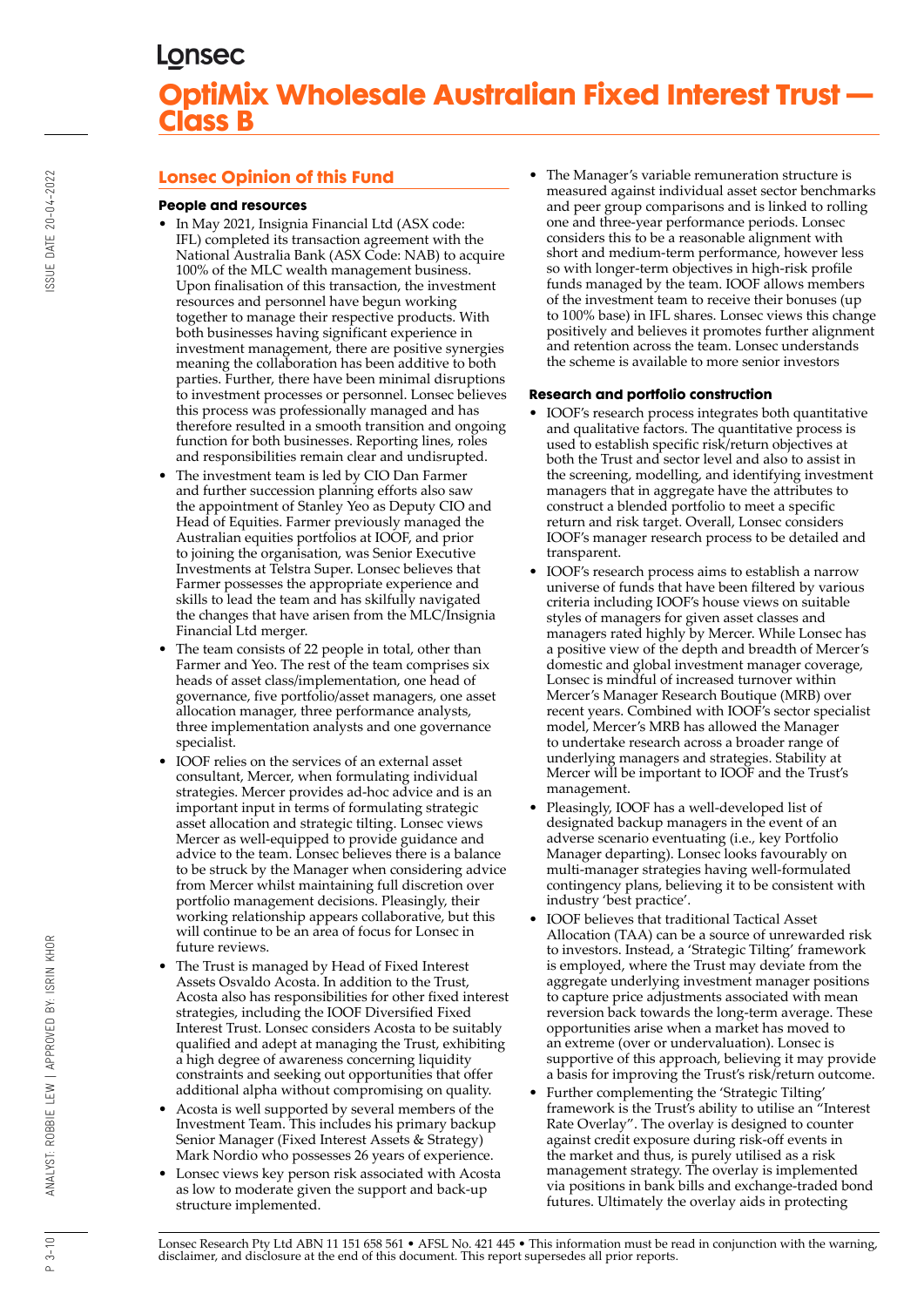the portfolio against credit spread widening by lengthening the portfolio's duration in stress events; whilst underlying investment managers undertake their own duration positioning independent of the Trust, the Portfolio Manager is able to create a suitable overall duration position based on their own conviction. Lonsec believes that the overlay is a good 'lever' available to the Portfolio Manager to exercise an element of active control over the Trust.

### **ESG Integration**

- The Manager has articulated a commitment to the integration of ESG within their investment process with evidence of a policy framework and public positioning. The ESG policy is freely available on the firm's website. Overall Lonsec views the strength of this commitment to be in line with peers.
- The level of disclosure with respect to the Manager's proxy voting policy and voting outcomes is in-line with peers with a limited policy framework. While reporting on voting decisions is publicly available, the reporting is lagging peers. The Manager does not provide any details on engagement policy or engagement outcomes.
- There is clear evidence of ESG incorporation when selecting a manager. Elements of ESG are visible throughout the product design process. High-level monitoring of ESG characteristics at the manager level is evident. Overall ESG integration within the investment process is in-line with peers.
- The lead portfolio manager demonstrates an ability to engage on broad ESG topics and the Manager has a systematic approach to track engagement outcomes. ESG is integrated across the majority of the portfolio. The Manager has an observable approach to performing detailed look-through ESG analysis of underlying holdings. Overall, on a peer relative basis, Lonsec considers the overall level of ESG integration within the Trust to be low to moderate.

## **Risk management**

- Lonsec has been satisfied with the structure of the risk management functions embedded within the investment process. While continually evolving, the Manager has integrated compliance systems that enable underlying mandates to be implemented to ensure compliance with their predefined guidelines.
- Underlying managers are typically accessed via separately managed accounts enabling IOOF to tailor mandates to its requirements, e.g., maximum stock bet limits or maximum cash holdings. Lonsec considers this a positive structure as it can facilitate tighter portfolio construction, better product design control, the opportunity for better pricing, improved tax efficiency for investors, and the ability to manage implementation and transitions more efficiently.
- IOOF closely monitors manager portfolios and weightings on a daily basis and investigates daily any excess return outliers exceeding the 99% confidence level. In Lonsec's opinion, ongoing mandate monitoring is very important within the Multi-Manager structure, as it is just as critical for underlying managers to be adhering to their investment process as it is that the process is of high quality.
- The Product Operational Accounting and the Office of the Responsible Entity undertake operational due diligence on potential investment managers and undertake annual reviews of the operational risks associated with employed managers. Lonsec views this positively as it reduces the workload of Portfolio Managers and improves specialisation.
- The team is continuing to improve the transparency of the underlying portfolios and has added these portfolios into Bloomberg PORT and FactSet.

## **Performance**

- The objective of the Trust is to outperform the Bloomberg AusBond Composite 0+ Yr Index ('the Benchmark') by at least 0.75% p.a. (before fees) over periods of three years or longer.
- To 31 January 2022, the Trust returned, net of fees, over one, three, and five years -3.5% p.a., 2.4% p.a., and 3.0% p.a. respectively. Over, these three time periods, the Trust over one year performed in-line with the Benchmark; outperformed over three years, and underperformed over five years. In terms of the Lonsec median peer group, the Trust outperformed over one year, however, underperformed over three and five years. Over these three-time periods, the Trust's volatility (as measured by the annualised standard deviation) over one and three years was above the peer group median metrics; in-line over five years. In terms of maximum drawdowns, the Trust over one year was above the peer group median metrics and below over three and five years.
- The Trust's returns and annualised standard deviation outcomes have resulted in the Sharpe ratio over one, three-, and five-years year to 31 January 2022 being about in-line with the peer group median metrics.

## **Overall**

- Lonsec has upgraded the Trust to a **'Recommended'** rating at its most recent review. The rating reflects the high regard and conviction for the experience and calibre of the investment team. The rating is also underpinned by Lonsec's positive view of the Trust's robust and repeatable investment process. Notably, the increased resourcing post-integration of the OnePath team provides further depth of expertise within investment management and risk management.
- Considering the integration of MLC is expected to be a multi-year journey, Lonsec will be closely monitoring the degree of collaboration and realised synergies.

# **People and Resources**

## **Corporate overview**

Insignia Financial Ltd ('Insignia Financial') is a wealth management company offering products and services across, financial advice and distribution, portfolio and estate administration, and investment management. Insignia Financial is listed on the Australian Stock Exchange (ASX code: IFL). As of 31 December 2021, Insignia Financial had \$325.8bn in Funds Under Management and Administration.

ANALYST: ROBBIE LEW | APPROVED BY: ISRIN KHOR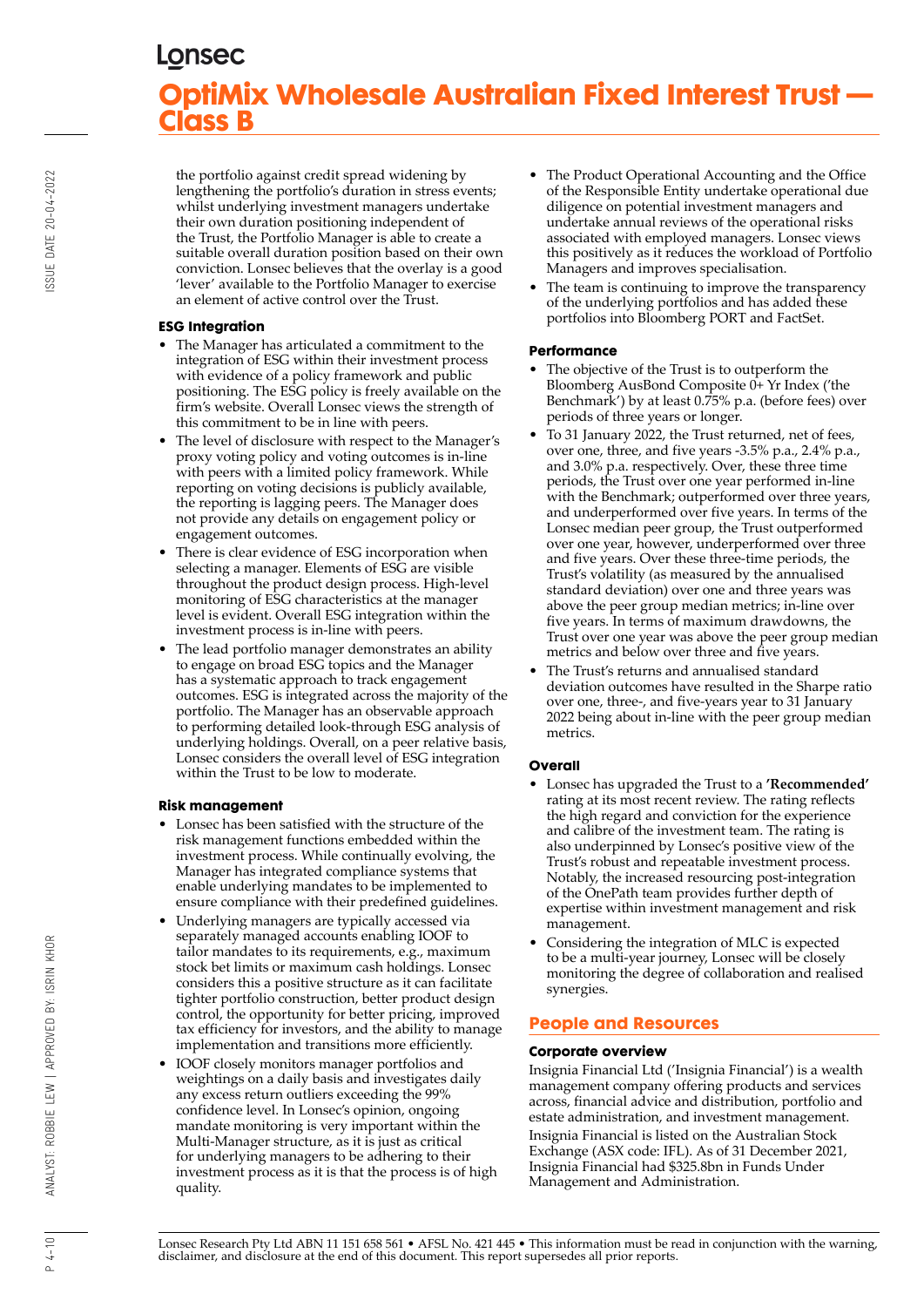These services are operated through a suite of brands including IOOF, Shadforth, Lonsdale, Bridges Financial Services, Consultum Financial Advisers, M3 Financial Services, RI Advice and Australian Executor Trustees.

#### **Size and experience**

| <b>NAME</b>    | POSITION                                                  | EXPERIENCE<br>INDUSTRY /<br><b>FIRM</b> |
|----------------|-----------------------------------------------------------|-----------------------------------------|
| DANIEL FARMER  | CIO.                                                      | 26/12                                   |
| OSVALDO ACOSTA | HEAD OF FIXED<br><b>INTEREST ASSETS</b>                   | 21/5                                    |
| MARK NORDIO#   | SENIOR MANAGER -<br>FIXED INTEREST AND<br><b>STRATEGY</b> | 26/2                                    |

# Primary back-up

The Investment Team is structured along specialist lines. Osvaldo Acosta is Head of Fixed Interest Assets and joined IOOF in December 2016. Acosta possesses 21 years of experience within fixed income and capital markets across a number of roles. Most recently he worked at Western Asset Management where he was part of the team responsible for portfolio management, trading, and implementation of interest rate strategies across a variety of fixed income portfolios. Prior to that he oversaw multi-manager style portfolios at Australian Unity Investments and was a Treasury Manager at Westfield Group. Acosta's primary backup is Senior Manager (Fixed Interest Assets & Strategy) Mark Nordio who possesses 26 years of experience. Nordio joined from CommInsure in August 2019 where he was a Senior Analyst for their Multi-Manager Fixed Income Strategies. Nordio previously worked at, Barclays Global Investors, Blackrock, and Antares Fixed Income. The Portfolio Manager conducts qualitative and quantitative research and provides overall data support and recommendations to the six-member Investment Management Committee ('IMC'). The IMC ultimately considers and approves asset allocation decisions and manager appointments.

The IMC meets bi-monthly or more frequently if required, and comprises Anthony Hodges (Chairman and External Member), Denise Allen, and Mary-Anne Nunan (External Members). Daniel Farmer (CIO), Stanley Yeo (Deputy CIO), and Manish Utreja (Head of Alternatives). Osvaldo Acosta has been appointed as Secretary.

Back-office functions are performed by IOOF's Investment Operations Team. Compliance monitoring, custody, unit pricing, registry, and financial reporting functions are outsourced to various parties including Insignia Financial and BNP Paribas; while transition management and implementation are performed by a panel of transition managers including Citi, Macquarie, UBS, and State Street.

#### **Remuneration**

The investment team is rewarded with a combination of base salary and variable bonus. 70% of the bonus is assessed on fund performance relative to the relevant peer group over one- and three-year periods, with the other 30% awarded on qualitative factors such as team contribution and client servicing. Members of the investment team may choose to receive their bonus (up to 100% of the base salary) in IFL shares.

#### **Asset Consultant**

IOOF has appointed Mercer as its primary external asset consultant since July 2017. The Manager will seek Mercer's consultancy services when performing due diligence on prospective and currently appointed underlying managers, designing neutral benchmarks, stress testing, and performing various other risk management functions. Mercer will also provide strategic tilting advice.

# **Research Approach**

#### **Overview**

| RESEARCH<br>PHILOSOPHY                 |  | BI FNDED QUALITATIVE AND QUANTITATIVE<br>RESEARCH                       |
|----------------------------------------|--|-------------------------------------------------------------------------|
| TARGET<br>MANAGER                      |  | HIGH QUALITY BETA AND ALPHA MANAGERS. BOTH<br>FSTABLISHED AND BOUTIQUE. |
| NO. OF MANAGERS IN UNIVERSE            |  | UNI IMITED                                                              |
| NO. OF MANAGERS ACTIVELY<br>RESEARCHED |  | ALL MANAGERS RESEARCHED BY<br>MFRCFR                                    |
| RESEARCH<br><b>INPUTS</b>              |  | VARIOUS - MANAGER MEETINGS, ASSET CONSULTANT.<br>FTC.                   |

IOOF's integrated quantitative and qualitative investment process aims to establish a narrow universe of funds that have been filtered by various criteria including IOOF's house views on suitable styles of managers for given asset classes and managers rated highly by Mercer. Qualitative research then focuses on the firm's background and history, the key people and resources, investment style and strategy, portfolio construction, and constraints.

#### **Screening of Managers**

IOOF places a strong emphasis on active risk budgeting when in the Portfolio Construction process, and therefore identifies the type of managers/mandates required to fulfill particular roles within the available tracking error budget. As such, managers who would be unlikely to fulfill a certain role within the portfolio will be screened out. This approach allows IOOF to minimize the universe of products to a manageable size rather than considering all available managers in each asset class. For example, IOOF's house view on Australian equities is that well-resourced active managers, with a strong alignment of interest between investment staff and investors with relatively low funds under management, are most likely to outperform, and so will dedicate the research effort to these types of managers as opposed to the entire Australian equity universe.

IOOF also has access to Mercer's Global Investment Manager Database ('GIMD') to enhance the scope of their research capability and as an additional tool for filtering to identify the most suitable funds. GIMD is an online database that encapsulates information ranging from manager research notes, historical performance statistics, ideas emerging in other markets, and economic research on approximately 5,300 managers and 26,000 funds.

Typically, IOOF will focus its research on managers rated B+ or higher by Mercer. However, the discovery of managers may be sourced through any source including Mercer, directly by IOOF, through existing networks and contacts with other industry participants, such as managers, consultants or superannuation plan

Lonsec Research Pty Ltd ABN 11 151 658 561 • AFSL No. 421 445 • This information must be read in conjunction with the warning, disclaimer, and disclosure at the end of this document. This report supersedes all prior reports.

 $P 5 - 10$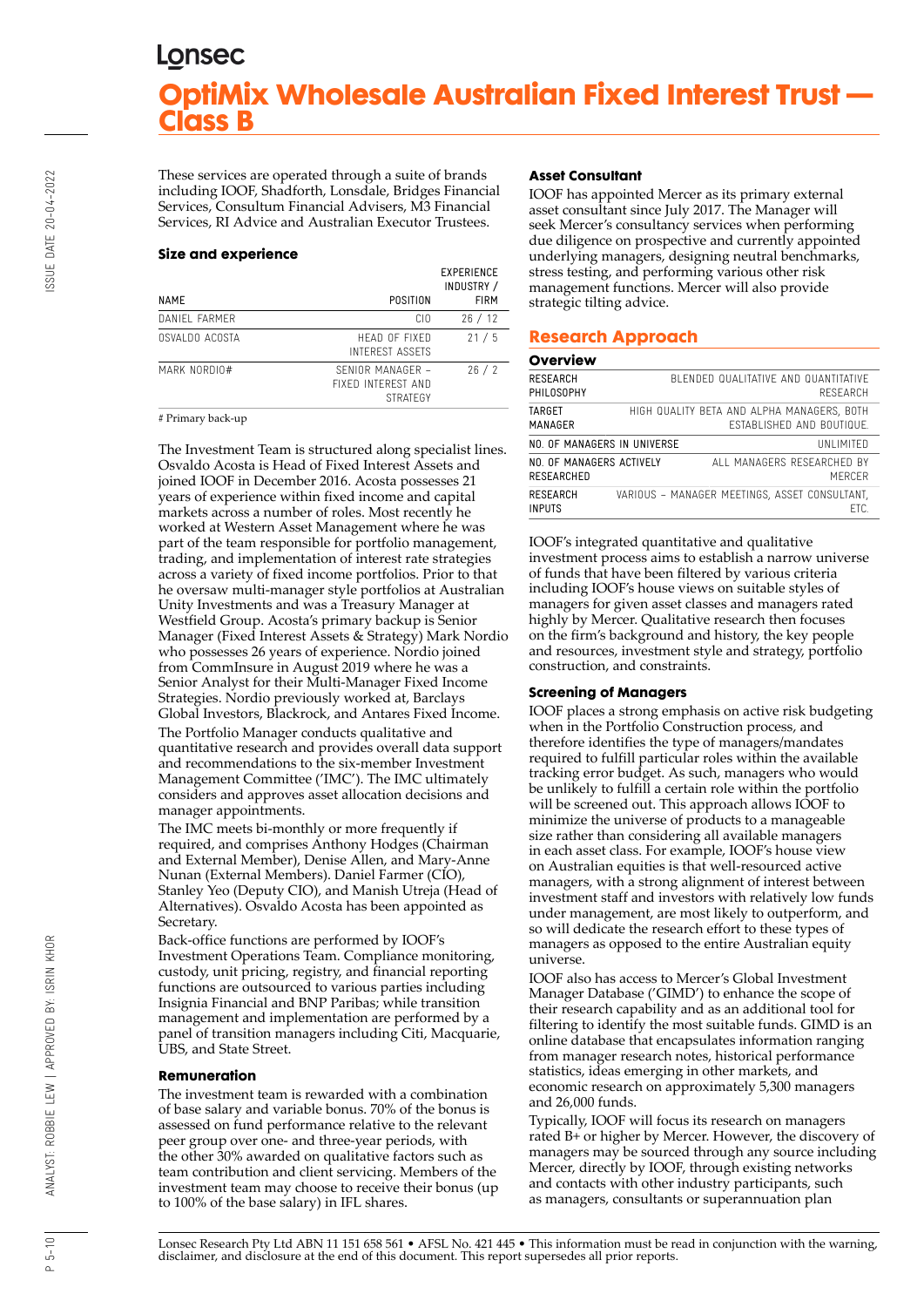operators. The IOOF investment team are encouraged to have a wide opportunity set for investment ideas.

#### **Research focus**

The list of potential managers identified as research priorities by the screening process will then be subject to additional research by the IOOF team before they can be included in a portfolio. This 'double' layer of manager research typically ensures that final funds in the portfolios have undergone a rigorous review process.

IOOF undertakes a mix of both qualitative and quantitative research. From a qualitative perspective, IOOF considers factors such as the firm's background and history, financial position, the calibre of key decision-makers and the depth of available resources, investment strategy and style, idea generation and portfolio construction processes, and implementation constraints. The types of quantitative analysis conducted will include various types of performance, return and style-based analytics, various types of portfolio holdings-based attribution, and risk factor analytics.

# **Portfolio Construction**

#### **Overview**

| --------                       |                                                                     |
|--------------------------------|---------------------------------------------------------------------|
| <b>BENCHMARK</b>               | BLOOMBERG AUSBOND COMPOSITE (ALL MATURITIES)<br>INDEX               |
| RETURN OBJECTIVE<br>(INTERNAL) | BENCHMARK PLUS 0.75% P.A. (BEFORE FEES)<br>OVER ROLLING THREE YEARS |
| <b>INVESTMENT STYLE</b>        | MUITI-MANAGER                                                       |
| CREDIT MANAGEMENT              | UNDERLYING MANAGERS                                                 |
| DURATION MANAGEMENT            | UNDERLYING MANAGERS                                                 |
| <b>CURRENCY MANAGEMENT</b>     | UNDERLYING MANAGERS                                                 |
| TYPICAL NUMBER OF MANAGERS     | 2                                                                   |
|                                |                                                                     |

IOOF's primary objective with respect to the determination of manager weightings is to achieve a style-neutral portfolio free from any undesired systematic style, capitalisation, or other factor biases relative to the relevant benchmark. Manager weightings are also determined via an assessment of contribution to total active risk to ensure no one manager has a disproportionate expected contribution. However, a manager's contribution to total active risk is not considered in isolation but with reference to the correlation of its excess returns with other managers and the objective of the product.

To summarise the actual portfolio construction process, in the first instance, active risk and return targets are set for the Trust's risk profile. The tracking error or risk budget is then apportioned between allowable asset classes based on IOOF's house views of the available risks and opportunities. Finally, managers are selected and blended to fill the risk budget, with each manager's contribution to risk being commensurate with their expected contribution to the alpha target. The number and style of managers within each asset class are also pre-determined according to IOOF's house view. Manager blending is conducted following both qualitative and quantitative assessments. The qualitative analysis includes a comparative analysis of each manager, and the diversification benefits they offer. Quantitative analysis includes factors such as correlation, historical returns, style biases, capitalisation analysis, regression analysis, and various risk analytics.

Prior to submitting a manager recommendation to the IMC, the recommendation is peer-reviewed by the Investment Manager Peer Review Group. This group consists of senior investment professionals (Chief Investment Officer and Portfolio Managers) that are ultimately responsible for the review of manager proposals before being formally considered by the IMC. This ensures any manager proposal to the IMC has been rigorously peer-reviewed as a means of quality control and to minimise individual bias and subjectivity. It is also a means to consider the manager's proposal in a total portfolio context.

The following summarises the underlying managers within the Trust as of 31 December 2021. Consistent with IOOF's aim of broad style neutrality, there is a selection of managers with varying investment styles.

#### Legg Mason Western Asset Management 50%

- **Investment Style** Fundamental Value
- **Strategic Weight** 50%

Western Asset, a wholly-owned subsidiary of Legg Mason. Legg Mason is one of the world's largest asset managers The Manager invests across global equity, fixed income, property, and alternative investment markets. Legg Mason was founded in 1899 and is listed on the NYSE (code: LM).

The 5 member investment team managing the mandate has an average of over 20 years of experience. The portfolio manager of the mandate is Anthony Kirkham who has 28 years of industry experience.

The objective of the mandate is to outperform the AusBond Composite Index by 0.75% p.a. The portfolio manager uses a combined top-down and bottom-up approach to investing undertaking macroeconomic analysis and credit research based on fundamental analysis and assessment of relative value.

#### Janus Henderson Investors

- **Investment Style** Core
- **Strategic Weight** 50%

Janus Henderson is a global asset management business, with a local investment team focussing on fixed income. Janus Henderson's regional offices operate via a boutique model, effectively allowing differences in investment processes across offices.

The seven-member Australian Fixed Interest team manage the unit trust. Portfolio Manager, Jay Sivapalan (Head of Australian Fixed Interest) has approximately 22 years of industry experience. The objective of the mandate is to outperform the AusBond Composite Index by 0.75% p.a. The investment team uses both top-down and bottom-up approaches in managing the portfolio, with duration positioning aided by the team's "Fair Value Swap Curve" model while the portfolio's credit positioning is driven by top-down factors alongside bottom-up output from the team's Credit Committee

Lonsec Research Pty Ltd ABN 11 151 658 561 • AFSL No. 421 445 • This information must be read in conjunction with the warning, disclaimer, and disclosure at the end of this document. This report supersedes all prior reports.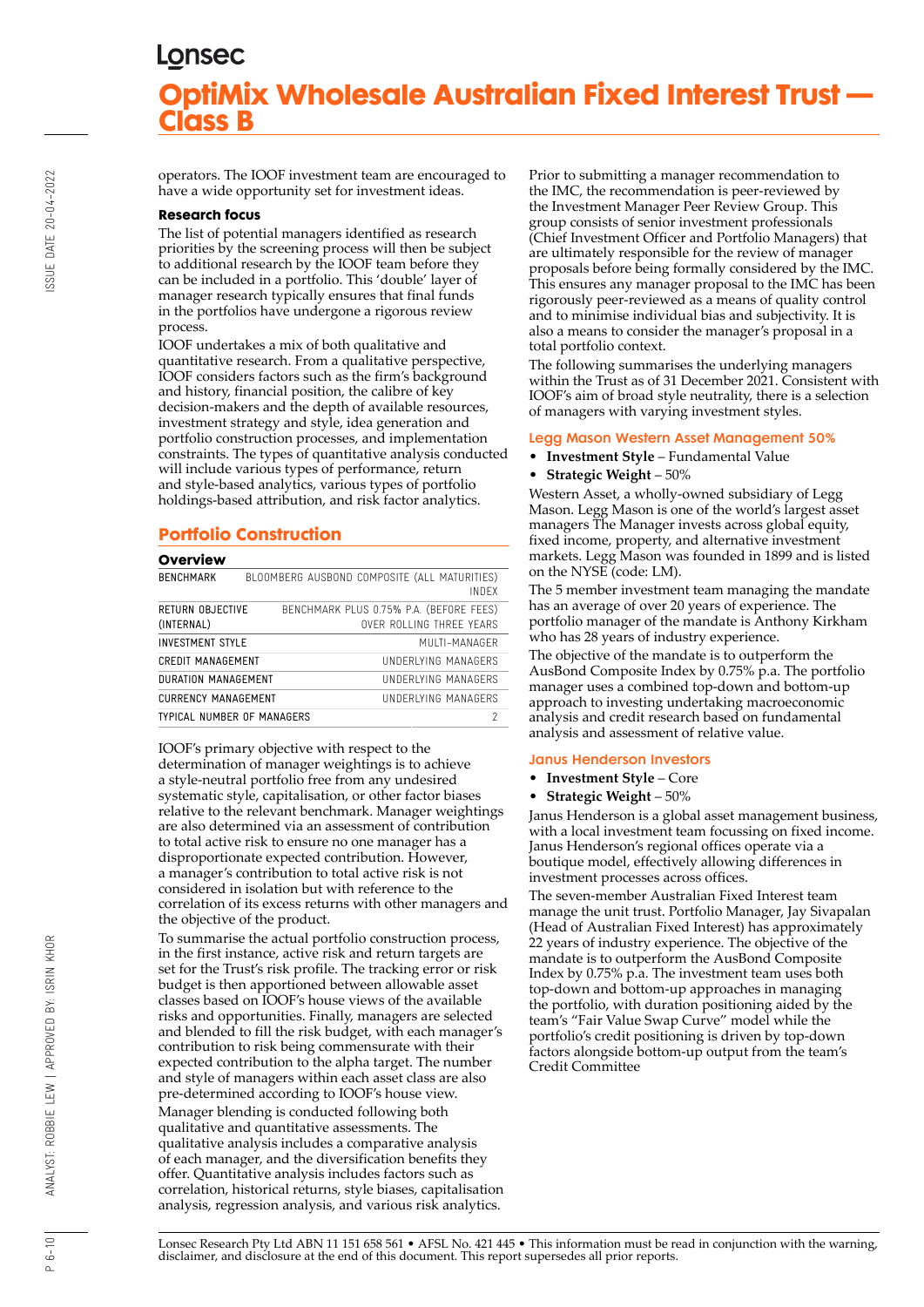# **Risk Management**

| <b>Risk limits</b>                              |                                    |            |  |  |  |  |
|-------------------------------------------------|------------------------------------|------------|--|--|--|--|
| SEPARATE RISK MONITORING                        |                                    | <b>YFS</b> |  |  |  |  |
| DURATION RISK LIMT                              | +/- 1.5 YEARS (BENCHMARK RELATIVE) |            |  |  |  |  |
| MINIMUM ISSUE CREDIT RATING                     | $BB+$                              |            |  |  |  |  |
| MAX. LOOK THROUGH SUB-INVESTMENT GRADE EXPOSURE | 2.5%                               |            |  |  |  |  |
| GEARING                                         |                                    | NΩ         |  |  |  |  |
| MAX PORTFOLIO WEIGHT TO ONE OBLIGOR             | $10\%$                             |            |  |  |  |  |
|                                                 |                                    |            |  |  |  |  |

All underlying managers are subject to constraints as specified in an investment management agreement. Most underlying managers are accessed via separately managed accounts. This enables IOOF to tailor mandates to its requirements, for example, maximum stock exposure limits or maximum cash holdings. The risk tools employed by IOOF include Bloomberg, Factset, and BARRA. Risk analysis is also completed by Mercer, whenever a change to the portfolio is proposed.

## **Risk monitoring**

The IOOF investment manager monitoring process consists of a number of prescribed stages. This includes the review of monthly investment reports, review of quarterly manager questionnaires, formal quarterly manager interviews, quarterly manager review notes, ongoing quantitative performance analytics, and ongoing review of external research. Quarterly Manager Questionnaires cover not only risk and performance but also any changes or developments in people or processes. Formal manager interviews (and site visits where practical) are also conducted on an ad-hoc basis where required.

Manager weightings are monitored on a daily basis and are rebalanced on an ongoing basis using cashflows. Using cashflows in this way means that active rebalancing of the portfolio is rarely required which minimises turnover and transaction costs/tax implications.

Product Operational Accounting and the Office of the Responsible Entity works with the Investment Team to review and assess the operational capabilities of all manager appointments.

This team also monitors, reviews and assesses the operational risks associated with employed Investment Managers on an annual basis.

Operational due diligence includes a review of the systems, policies, processes and resources managers have in place to monitor and manage operational risk exposures. Reviews typically focus on the below areas:

- Professional indemnity insurance
- Auditing Practices (with reference to GS007 requirements)
- Organisational structures
- Business Continuity Management
- Policy Summaries
- Risk Management Approaches
- Investment Compliance
- Breaches & Incidents

### **Implementation**

Portfolio allocations are monitored daily and rebalanced as necessary (subject to a tolerance range of +/-3% at the asset class level and +/-5% at the manager level). Cashflows are actively used to rebalance the portfolio on an ongoing basis, so the tolerance bands are rarely breached. Cashflows are allocated using a proprietary cashflow management system which allows for straight through processing to underlying investment managers.

External transition managers are appointed from a panel at 'arm's length' to ensure that objectivity is maintained. Custody, unit pricing, registry and financial reporting functions are outsourced to various parties including IOOF and BNP Paribas.

## **Risks**

**An investment in the Trust carries a number of standard investment risks associated with investment markets. These include economic, market, political, legal, tax and regulatory risks. Investors should read the PDS before making a decision to invest or not invest. Lonsec considers the major risks to be: Market risk**

Investment returns are influenced by the performance of the market as a whole. This means that your investments can be affected by things like changes in interest rates, investor sentiment and global events, depending on which markets or asset classes you invest in and the timeframe you are considering.

#### **Security and investment-specific risk**

Within each asset class and each fund, individual securities like mortgages, shares, fixed interest securities or hybrid securities can be affected by risks that are specific to that investment or that security. For example, the value of a company's shares can be influenced by changes in company management, its business environment or profitability. These risks can also impact on the company's ability to repay its debt.

### **Interest rate risk**

The movement in interest rates and bond yields directly impacts the market value of a fixed interest fund's holdings. Market prices of fixed rate securities are typically inversely related with the movement of interest rates or bond yields, e.g. rising bond yields reduce market value of securities. Duration is a measure of the interest rate risk in a fund.

#### **Credit risk**

Investing in non-sovereign debt securities, such as corporate bonds, typically carries with it an increased level of credit risk. Credit risk generally refers to the extent of a borrower's willingness and ability to repay their debt. Higher credit risk generally infers a greater risk of capital loss. Credit investments are typically split between investment grade (AAA to BBB-) and subinvestment grade ( $\overrightarrow{BB}$ + to D). Up to 20% of the Trust may be held in sub-investment grade debt on a look-through basis.

#### **Derivative risk**

The Trust may use derivatives extensively to hedge the risk associated with physical securities. The value of a derivative is derived from the value of an underlying asset. This involves basis risk as the derivative may not move in line perfectly with the physical security. Other risks associated with derivatives include counterparty risk and the potential for leverage risk.

#### **Counterparty risk**

Counterparty Risk is a special case of credit risk, where a fund is indirectly exposed to the credit risk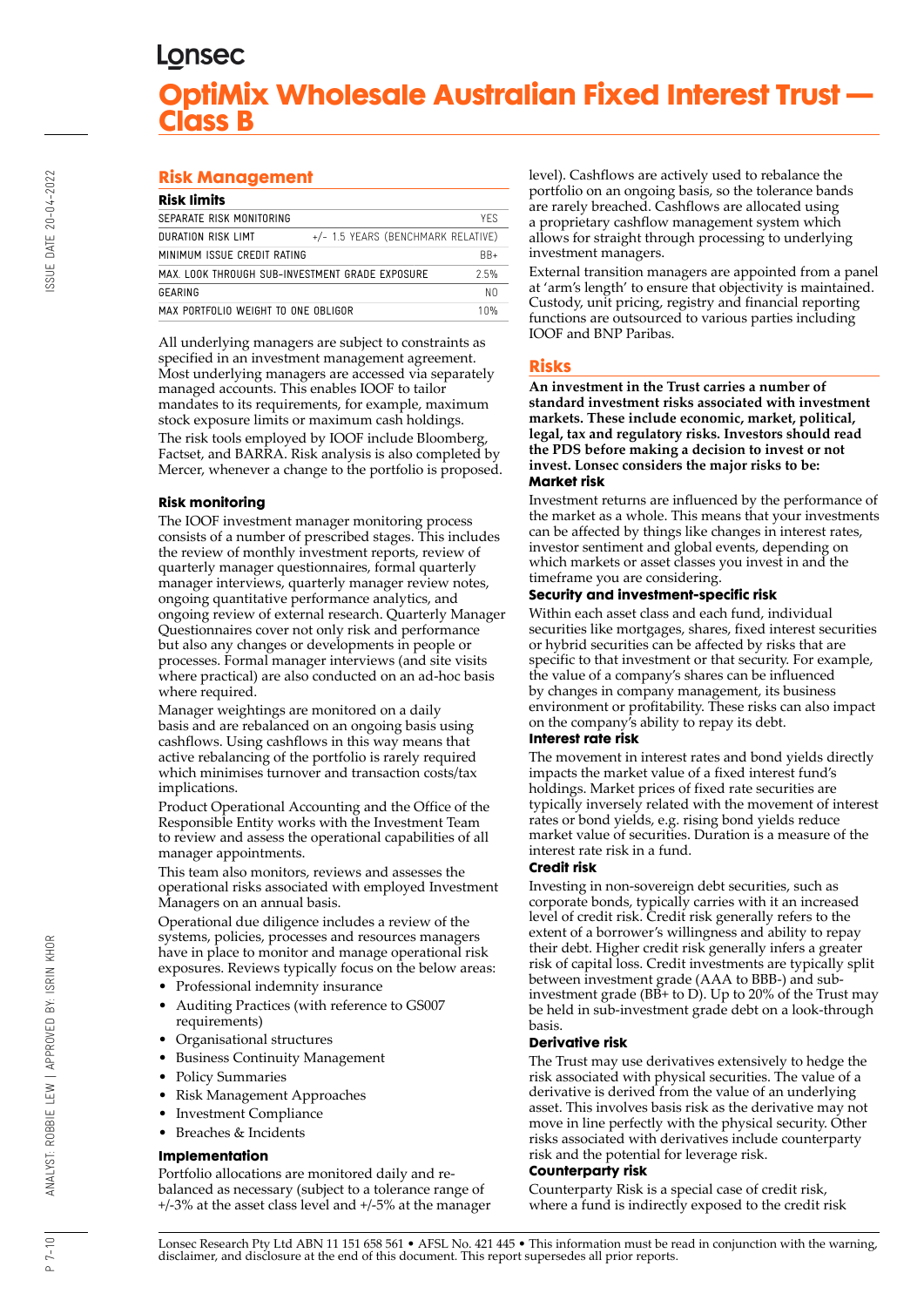of a counterparty for the completion of a trade or investment, e.g. over-the-counter derivatives such as interest rate swaps.

#### **Other risks**

Please refer to the Trust's PDS for more details on items identified by the Responsible Entity and Manager including Liquidity Risk, Counterparty Risk, Legal and Regulatory Risk.

ISSUE DATE 20-04-2022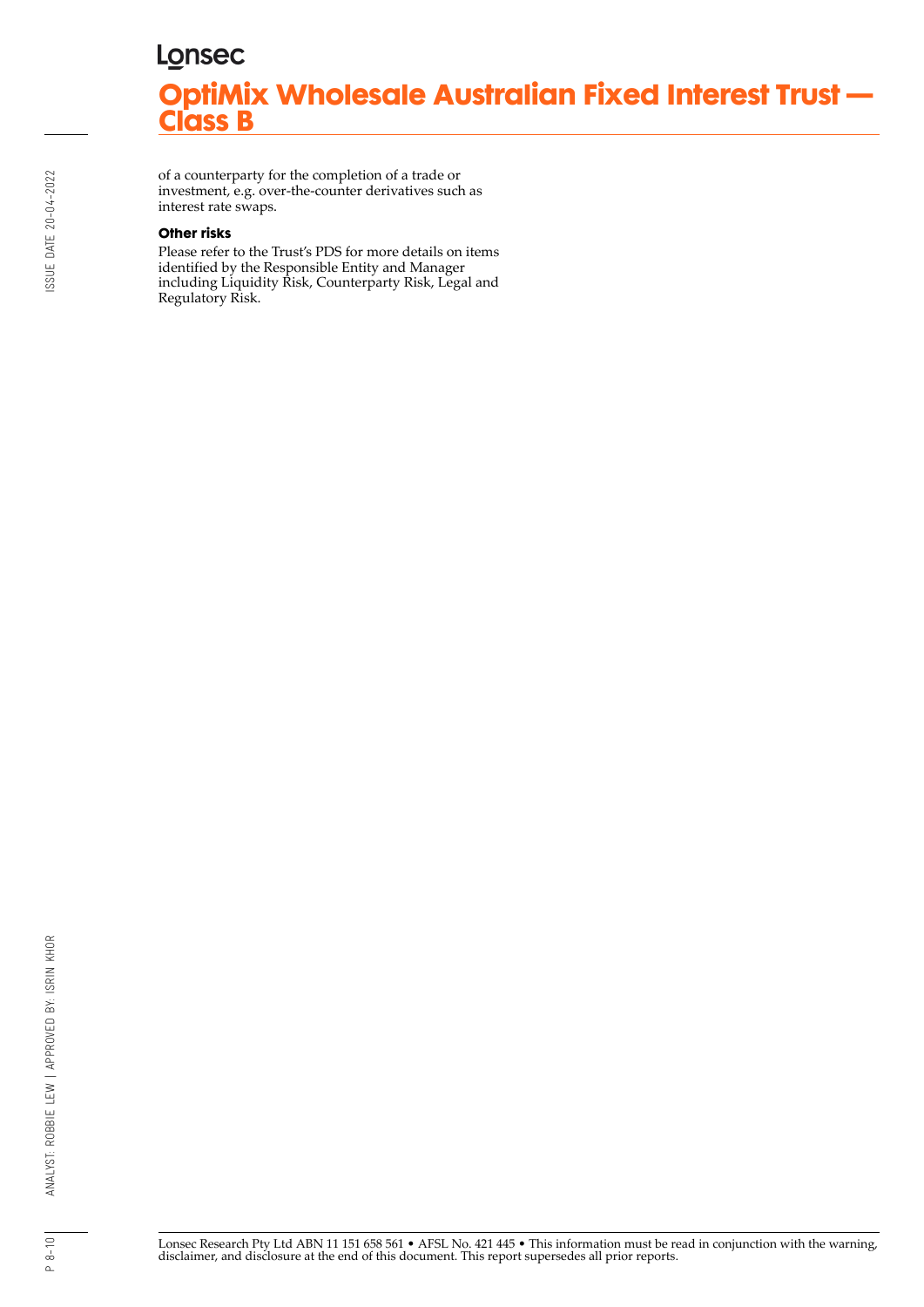# **Quantitative Performance Analysis - annualised after-fee % returns (at 31-1-2022)**

### **Performance metrics**

| геноннансе піспісэ          |             |             |             |             |             |             |             |             |  |  |
|-----------------------------|-------------|-------------|-------------|-------------|-------------|-------------|-------------|-------------|--|--|
|                             | 1 YR        |             | 3 YR        |             | 5 YR        |             | 10 YR       |             |  |  |
|                             | <b>FUND</b> | PEER MEDIAN | <b>FUND</b> | PFFR MEDIAN | <b>FUND</b> | PEER MEDIAN | <b>FUND</b> | PEER MEDIAN |  |  |
| PERFORMANCE (% PA)          | $-3.50$     | $-3.57$     | 2.44        | 2.47        | 2.96        | 3.15        | 3.85        | 4.23        |  |  |
| STANDARD DEVIATION (% PA)   | 6.80        | 6.50        | 4.85        | 4.69        | 3.92        | 3.86        | 3.31        | 3.31        |  |  |
| EXCESS RETURN (% PA)        | $-0.04$     | $-0.11$     | 0.15        | 0.17        | $-0.06$     | 0.13        | $-0.18$     | 0.20        |  |  |
| OUTPERFORMANCE RATIO (% PA) | 58.33       | 58.33       | 58.33       | 61.11       | 48.33       | 58.33       | 51.67       | 58.33       |  |  |
| WORST DRAWDOWN (%)          | $-5.21$     | $-5.04$     | $-5.21$     | $-5.31$     | $-5.21$     | $-5.35$     | $-5.21$     | $-5.35$     |  |  |
| TIME TO RECOVERY (MTHS)     | <b>NR</b>   | <b>NR</b>   | <b>NR</b>   | <b>NR</b>   | <b>NR</b>   | <b>NR</b>   | NR.         | <b>NR</b>   |  |  |
| SHARPE RATIO                | $-0.52$     | $-0.55$     | 0.39        | 0.40        | 0.48        | 0.53        | 0.59        | 0.69        |  |  |
| INFORMATION RATIO           | $-0.07$     | $-0.18$     | 0.17        | 0.31        | $-0.09$     | 0.24        | $-0.28$     | 0.28        |  |  |
| TRACKING ERROR (% PA)       | 0.56        | 0.44        | 0.84        | 0.63        | 0.67        | 0.51        | 0.65        | 0.55        |  |  |

PRODUCT: OPTIMIX WHOLESALE AUSTRALIAN FIXED INTEREST TRUST - CLASS B LONSEC PEER GROUP: FIXED INTEREST - AUSTRALIAN FIXED INTEREST PRODUCT BENCHMARK: BLOOMBERG AUSBOND COMPOSITE 0+ YEAR INDEX AUD CASH BENCHMARK: BLOOMBERG AUSBOND BANK BILL INDEX AUD TIME TO RECOVERY: NR - NOT RECOVERED, DASH - NO DRAWDOWN DURING PERIOD

#### **Growth of \$10,000 over 10 years**



## **Risk-return chart over three years**



OPTIMIX WHOLESALE AUSTRALIAN FIXED INTEREST TRUST -CLASS B

◆ BLOOMBERG AUSBOND COMPOSITE 0+ YEAR INDEX AUD

**APEER MEDIAN** 



### **Outperformance consistency**



SSUE DATE 20-04-2022

# **Snail trail**



Lonsec Research Pty Ltd ABN 11 151 658 561 • AFSL No. 421 445 • This information must be read in conjunction with the warning, disclaimer, and disclosure at the end of this document. This report supersedes all prior reports.